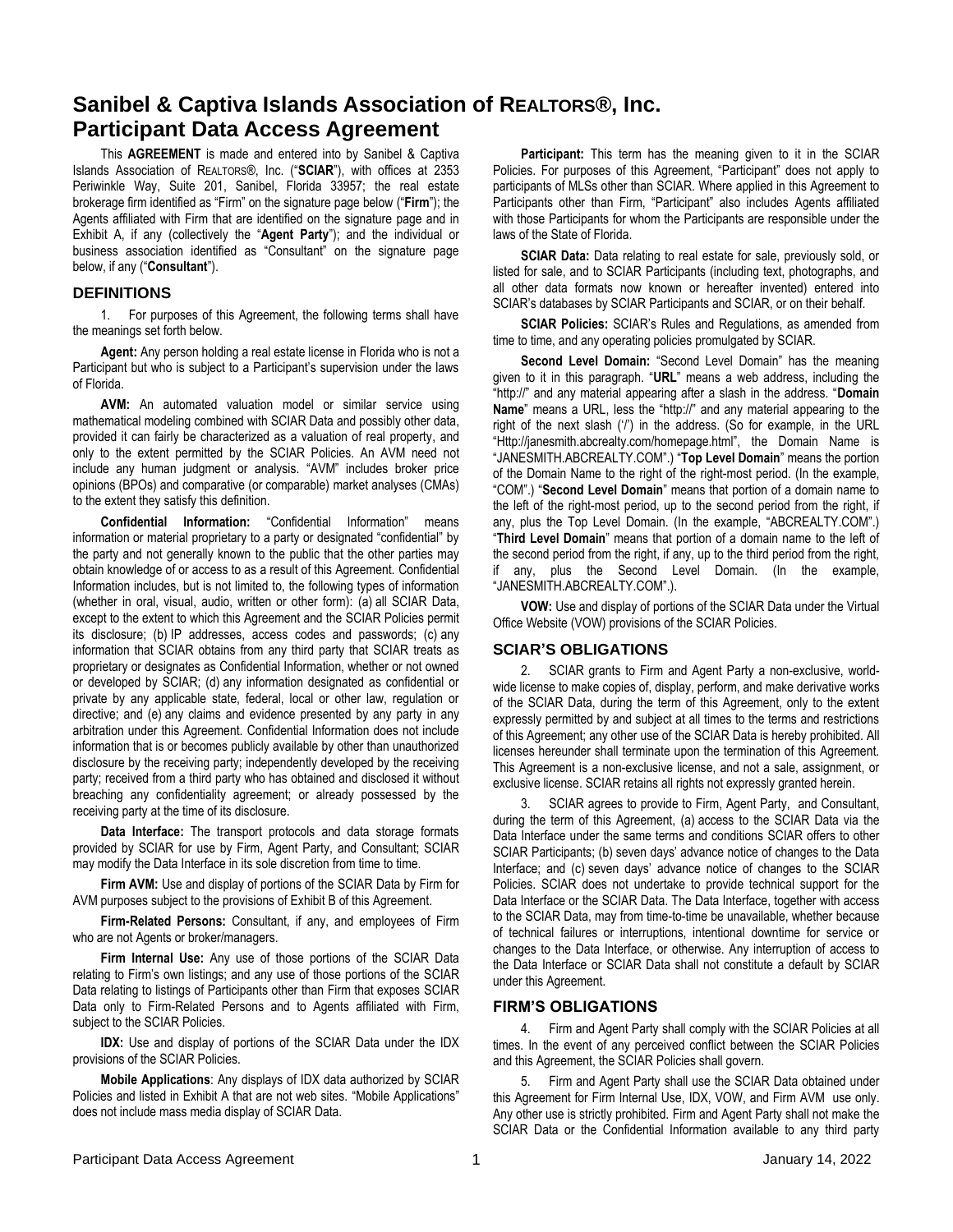unless expressly authorized to do so under this Agreement. Firm and Agent Party may display the SCIAR Data on web sites and Mobile Applications only to the extent permitted by the SCIAR Policies and then only on a site or sites resident at the second-level and third-level domain(s) and Mobile Applications indicated on the signature page and in Exhibit A of this Agreement. The provisions of this paragraph shall survive the expiration or other termination of this Agreement in perpetuity.

6. Firm and Agent Party acknowledge that ownership and use rights relating to copyrights in the SCIAR Data are defined in the SCIAR Policies or in the terms of the participant and subscriber agreements between SCIAR Firm and Agent Party, or both. Firm and Agent Party shall not challenge or take any action inconsistent with SCIAR's ownership of or rights in the SCIAR Data. The provisions of this paragraph shall survive the expiration or other termination of this Agreement in perpetuity.

7. If SCIAR notifies Firm or Agent Party of a breach of the SCIAR Policies or this Agreement and Firm or Agent Party does not immediately cure the breach, Firm and Agent Party shall hold Consultant harmless from any liability arising from Consultant's cooperation with SCIAR under Paragraph 10.

8. Firm and Agent Party shall pay the fees, if any, that SCIAR customarily charges other SCIAR Participants for data access. Firm and Agent Party acknowledge receipt of SCIAR's current schedule of such fees, if any. SCIAR may in its sole discretion establish or modify its schedule of fees upon 30 days' written notice to Firm and Agent Party. Firm and Agent Party shall be liable for all costs, including reasonable attorney fees, associated with collecting amounts due under this Agreement.

9. Firm is surety for Agent Party's and Consultant's obligations under this Agreement. The provisions of this paragraph shall survive the expiration or other termination of this Agreement in perpetuity.

#### **CONSULTANT'S OBLIGATIONS**

10. Consultant shall immediately correct any breach of this Agreement or violation of the SCIAR Policies within its control, whether committed by Firm, Agent Party, or Consultant, upon notice from SCIAR.

11. Consultant acknowledges that (as among the parties to this Agreement) Firm and SCIAR possess all right, title, and interest in all copyrights in the SCIAR Data. Consultant shall not challenge or take any action inconsistent with SCIAR's and Firm's ownership of or rights in the SCIAR Data. The provisions of this paragraph shall survive the expiration or other termination of this Agreement in perpetuity.

12. Consultant shall not make the SCIAR Data or the Confidential Information available to any third party, except on behalf of Firm and Agent Party and in a manner consistent with Firm's and Agent Party's obligations under Paragraphs 4 through 9 of this Agreement; nor shall it make any other use of the SCIAR Data, whether commercial or personal. **In the event that Consultant provides services to Participants other than Firm (or to Agents affiliated with Firm other than the Agent Party), Consultant must enter separate contracts with SCIAR. Consultant must ascertain, using the Data Interface on a daily basis, that each Participant to which Consultant provides services remains an eligible Participant; and in the case of Agents, that each Agent Party remains affiliated with Firm. Failure to comply with the provisions of this paragraph, will result in SCIAR terminating all of Consultant's access to the SCIAR Data under this Agreement and all similar agreements.** The provisions of this paragraph shall survive the expiration or other termination of this Agreement in perpetuity.

13. Consultant warrants that any effort or use of the SCIAR Data will not constitute patent infringement of any third party. The provisions of this paragraph shall survive the expiration or other termination of this Agreement in perpetuity.

14. Consultant shall pay the fees, if any, that SCIAR customarily charges other consultants for data access. Consultant acknowledges receipt of SCIAR's current schedule of such fees, if any. SCIAR may in its sole discretion establish or modify its schedule of fees upon 30 days' written

notice to Consultant. Consultant shall be liable for all costs, including reasonable attorney fees, associated with collecting amounts due under this Agreement.

15. Consultant is surety for Firm's and Agent Party's obligations to pay fees under Paragraph 8. The provisions of the preceding sentence shall survive the expiration or other termination of this Agreement in perpetuity. Consultant shall notify SCIAR within five business days of any change to the information relating to it in this Agreement, including change of its corporate name or address.

#### **AUDITS OF COMPLIANCE**

16. SCIAR may, or at its option may engage an independent third party to, review, inspect, and test the books, records, equipment, and facilities of Firm, Agent Party, and Consultant to the extent reasonably necessary to ascertain Firm's, Agent Party's, and Consultant's compliance with this Agreement ("Audit"). SCIAR may conduct an Audit upon any notice reasonable under the circumstances. Audit activities may include, without limitation, obtaining full access to Firm's, Agent Party's, and Consultant's web sites, Mobile Applications, and systems to ensure that SCIAR Data is displayed in accordance with the SCIAR Policies; using all features available to end-users of Firm's, Agent Party's, and Consultant's systems that employ the SCIAR Data; and posing as consumers to register and test services Firm, Agent Party, and Consultant make available to consumers using the SCIAR Data. SCIAR shall pay the costs it incurs, and the out-ofpocket costs Firm, Agent Party, and Consultant incur, as part of any Audit; provided, however, Firm or Agent Party shall be liable for all costs of any Audit that discloses that Firm, Agent Party, or Consultant has breached this Agreement. The provisions of this paragraph shall survive the expiration or other termination of this Agreement for one year.

#### **CONFIDENTIAL INFORMATION**

17. The parties shall protect the Confidential Information with the same degree of care they take to protect their own sensitive business information of like kind, but in no event less than reasonable care. A party may disclose Confidential Information if such disclosure is required by law or court order; provided, however, that such party makes commercially reasonable efforts to notify the others in writing in advance of disclosure. Within five days after termination of this Agreement, the receiving party shall return to the disclosing party all Confidential Information of the disclosing party. The receiving party shall also erase or destroy Confidential Information stored on magnetic media or other computer storage. An officer of the receiving party shall certify in writing that all materials have been returned or destroyed.

#### **TERM AND TERMINATION**

18. The term of this Agreement begins on the date that SCIAR signs it. This Agreement shall terminate upon the occurrence of any of the following events: (a) immediately upon termination of Firm's privileges as a Participant in SCIAR; (b) 30 days after any party's notice to the others of its intent to terminate; (c) 10 days after any party's notice to another that the other has breached this Agreement, provided the breach remains uncured; (d) immediately upon any party's notice to another that the other has breached this Agreement, provided the breach is not susceptible to cure, is one of a pattern of repeated breaches, or has caused the party giving notice irreparable harm; (e) immediately upon Firm's notice to a Consultant that Consultant is no longer designated to provide IDX, VOW, or AVM services to it; (f) with regard to any Agent Party, immediately upon any event that results in the Agent Party no longer being affiliated with Firm; (g) as provided in Paragraphs 28 and 31.

19. In the event Firm's privileges as a Participant (or Agent Party's privileges of affiliation with Firm) are terminated while this Agreement is in effect, and SCIAR subsequently reinstates those privileges, this Agreement shall automatically be reinstated if SCIAR resumes its obligations under Paragraphs 2 and 3. In the event Firm, Agent Party, or Consultant breaches this Agreement and entitles SCIAR to terminate under Paragraph 18,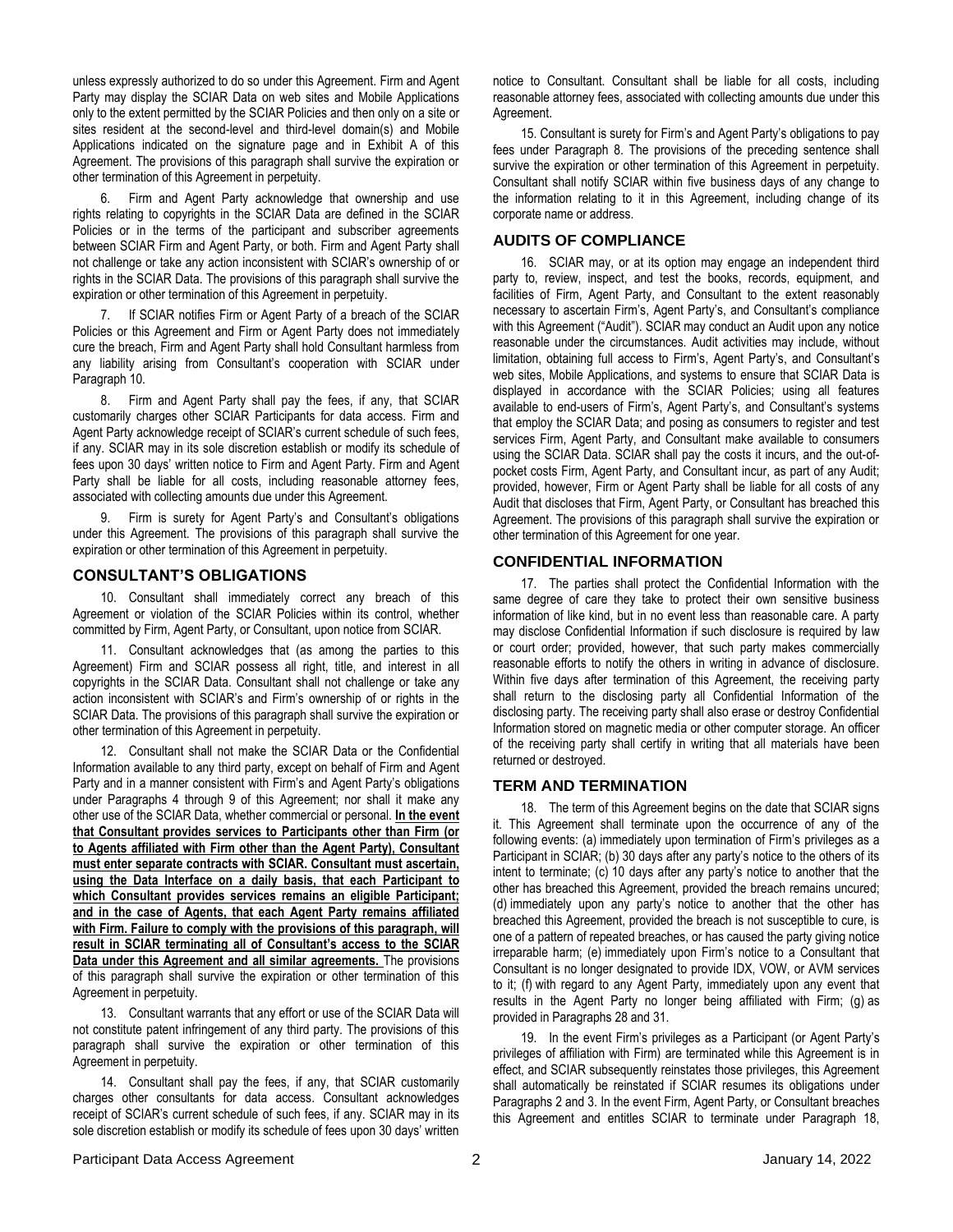SCIAR may in its sole discretion suspend its performance instead of terminating this Agreement. SCIAR may make this election by notice to the other parties within three days after the initiation of the suspension. Firm's, Agent Party's, and Consultant's obligations hereunder continue during any period of suspension. In the event of any suspension or termination of this Agreement, Firm, Agent Party, and Consultant shall make no further use of the SCIAR Data or any derivative works based on it (except the portions of it relating to Firm's own listings) until and unless Firm's or Agent Party's rights under this Agreement are restored.

#### **GENERAL PROVISIONS**

20. **Applicable law**. This Agreement shall be governed by and interpreted according to the laws of the State of Florida, without regard to its conflicts and choice of law provisions.

21. **Survival of Obligations**. The "Definitions," "Confidential Information," and "General" provisions of this Agreement shall survive its termination or expiration in perpetuity. Other provisions shall survive according to their terms.

22. **SCIAR's Remedies**. (a) Injunctive relief: Because of the unique nature of the SCIAR Data and Confidential Information, Firm, Agent Party, and Consultant acknowledge and agree that SCIAR would suffer irreparable harm in the event that any of them breaches or threatens to breach its obligations under this Agreement, and that monetary damages would be inadequate to compensate SCIAR for a breach. SCIAR is therefore entitled, in addition to all other forms of relief, to injunctive relief to restrain any threatened, continuing or further breach by Firm, Agent Party, or Consultant, or any one of them, without showing or proving any actual damages sustained by SCIAR, and without posting any bond. (b) Liquidated damages: Firm, Agent Party, and Consultant acknowledge that damages suffered by SCIAR from access to the SCIAR Data by an unauthorized third party as a result of disclosure of any passwords or an unauthorized disclosure of the SCIAR Data to a third party would be speculative and difficult to quantify. Accordingly, as a material inducement to SCIAR to enter into this Agreement, Firm, Agent Party, and Consultant agree that in the event Firm, Agent Party, Firm-Related Persons, or Consultant, or its employees, agents, or contractors, disclose any password to access the SCIAR Data or disclose the SCIAR Data itself to any unauthorized third party, regardless of whether such disclosure is intentional or negligent, Firm, Agent Party, and Consultant shall be liable to SCIAR for liquidated damages in the amount of \$15,000 for each such disclosure and termination of this Agreement. Liability of Firm, Agent Party, and Consultant under this paragraph is joint and several.

23. **Limitation of liability/exclusion of warranties. IN NO EVENT SHALL SCIAR BE LIABLE TO FIRM, AGENT PARTY, OR CONSULTANT FOR ANY INDIRECT, INCIDENTAL, CONSEQUENTIAL, SPECIAL, OR PUNITIVE DAMAGES (EVEN IF SCIAR HAS BEEN ADVISED OF THE POSSIBILITY OF SUCH DAMAGES), OR LOST PROFITS ARISING FROM THIS AGREEMENT OR ANY BREACH OF IT. IN NO EVENT SHALL SCIAR BE LIABLE TO FIRM, AGENT PARTY, OR CONSULTANT FOR ANY AMOUNT IN EXCESS OF THE GREATER OF (A) THE FEES FIRM. AGENT PARTY, AND CONSULTANT HAVE PAID SCIAR, IF ANY, IN THE YEAR IMMEDIATELY PRECEDING THE FIRST EVENT GIVING RISE TO ANY CLAIM FOR DAMAGES; OR (B) \$100. FIRM, AGENT PARTY, AND CONSULTANT ACKNOWLEDGE THAT SCIAR PROVIDES THE SCIAR DATA ON AN "AS-IS," "AS-AVAILABLE" BASIS, WITHOUT REPRESENTATIONS OR WARRANTIES OF ANY KIND, EITHER EXPRESS OR IMPLIED, INCLUDING WARRANTY OF TITLE, NON-INFRINGEMENT, AND ACCURACY. SCIAR SHALL NOT BE LIABLE TO FIRM, AGENT PARTY, OR CONSULTANT FOR ANY CLAIM ARISING FROM INACCURACIES IN THE SCIAR DATA, ANY FAILURE TO UPDATE THE SCIAR DATA PROMPTLY, OR THE SCIAR DATA'S INADEQUACY FOR ANY PARTICULAR USE, WHETHER PERSONAL OR COMMERCIAL. SCIAR makes no warranty, including those regarding title, availability, or non-infringement, regarding trademarks licensed under this Agreement, if any.**

24. **Dispute resolution; Attorney's fees**. In the event SCIAR claims that Firm, Agent Party, or Consultant has violated the SCIAR Policies, SCIAR may, at its option, resolve such a claim according to the disciplinary procedures set out in the SCIAR Policies, provided SCIAR does not also base a claim that Firm, Agent Party, or Consultant has breached this Agreement on the same facts. Except as set forth in the preceding sentence, any controversy or claim to which Consultant is not a party arising out of or relating to this Agreement, or the breach thereof, shall be settled by arbitration administered by the American Arbitration Association under its Commercial Arbitration Rules, including its Optional Rules for Emergency Measures of Protection (collectively, the "Arbitration Rules"), and judgment on the award rendered by the arbitrator(s) may be entered in any court having jurisdiction thereof. The parties irrevocably agree, consent, and submit themselves to personal jurisdiction in the courts of the State of Florida located in Lee County or the federal court of the United States situated therein, as applicable, which shall have sole and exclusive jurisdiction over any action under this Agreement not subject to SCIAR's disciplinary procedures or to arbitration. If any party prevails in an action or proceeding to enforce or interpret this Agreement or any provision hereof, it shall be entitled to reasonable attorney's fees and costs for the legal action.

25. **Indemnification.** Subject to Paragraph 23, in the event a party breaches any provision of this Agreement, that party (the Indemnifying Party) shall indemnify the other parties, their subsidiaries and affiliated companies, and all their respective employees, directors, agents, and authorized successors and assigns (the Indemnified Parties), against any and all losses, damages, and costs (including reasonable attorneys' fees) arising from each claim of any third party resulting from the breach. Consultant indemnifies SCIAR, Firm, Salesperson Party, or customers of SCIAR, Firm, or Salesperson Party, to whom Consultant provides a product or service using SCIAR Data, against any and all losses, damages, and costs (including reasonable attorneys' fees) arising from any third party claim of patent infringement. The Indemnified Parties shall (a) promptly notify the Indemnifying Party of any claim and give the Indemnifying Party the opportunity to defend or negotiate a settlement of any such claim at the Indemnifying Party's expense, and (b) cooperate fully with the Indemnifying Party, at the Indemnifying Party's expense, in defending or settling any claim. The Indemnified Parties shall be entitled to engage their own local counsel at the Indemnifying Party's expense.

26. **Notice.** All notices to be given under this Agreement shall be mailed, sent via facsimile transmission, or electronically mailed to the parties at their respective addresses set forth herein or such other address of which any party may advise the others in writing during the term of this Agreement; and shall be effective the earlier of the date of receipt or three days after mailing or other transmission.

27. **No Waiver**. No waiver or modification of this Agreement or any of its terms is valid or enforceable unless reduced to writing and signed by the party who is alleged to have waived its rights or to have agreed to a modification.

28. **No Assignment**. No party may assign or otherwise transfer any of its rights or obligations under this Agreement to any other party without the prior written consent of all other parties to this Agreement. Any purported assignment or delegation in contravention of this paragraph is null and void, and shall immediately cause this Agreement to terminate.

29. **Entire Agreement; Amendment**. Subject to SCIAR Policies, this Agreement contains the full and complete understanding of the parties regarding the subject matter of this Agreement and supersedes all prior representations and understandings, whether oral or written, relating to the same. SCIAR may amend this agreement by providing 30 days' advance notice of the amendment to all other parties; if any party continues to use the Data Interface or the SCIAR Data after the expiration of the 30-day notice period, that party will be deemed to have agreed to the terms as amended.

30. **Relationship of the Parties**. The parties hereunder are independent contractors. No party shall be deemed to be the agent, partner,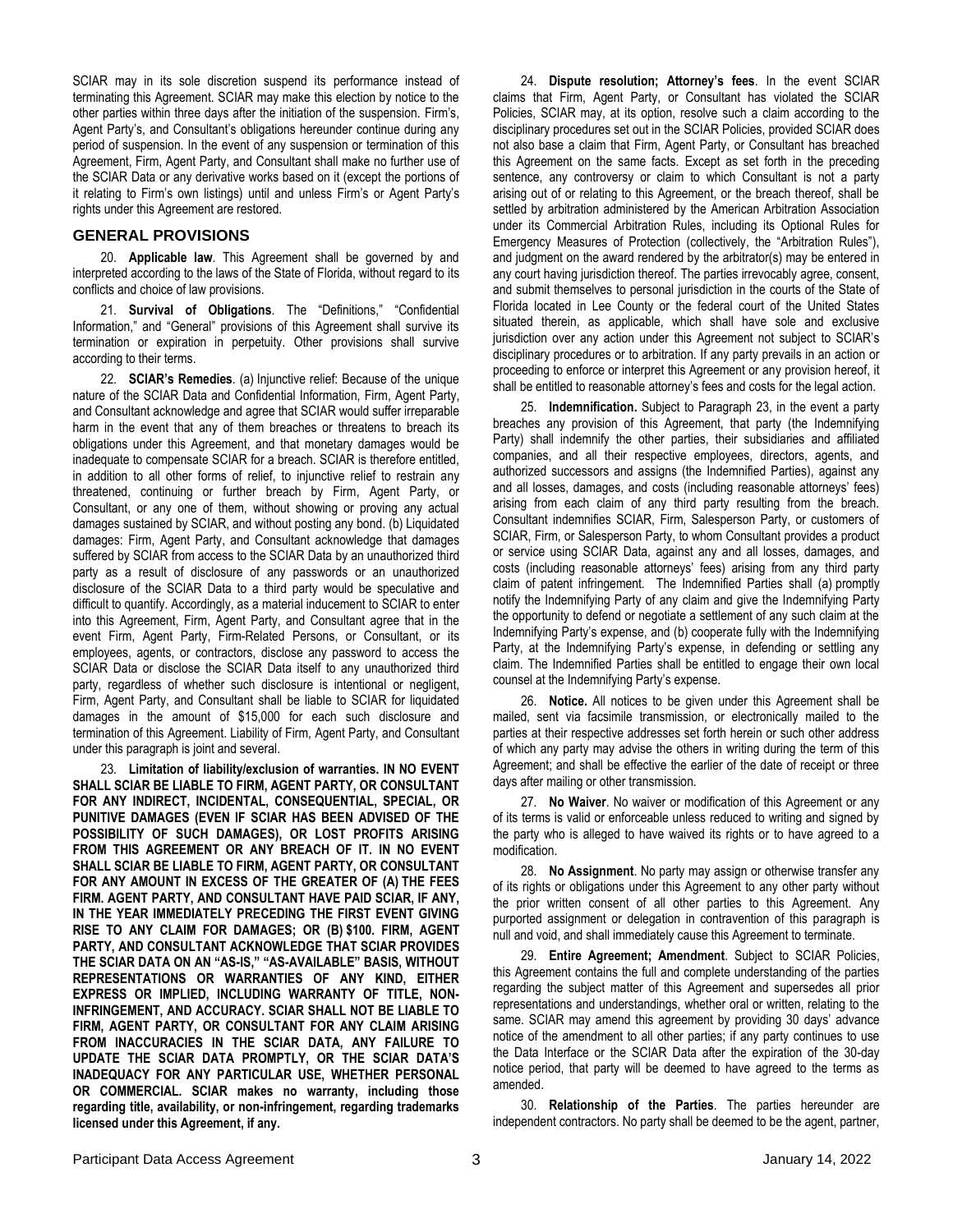joint venturer, franchisor or franchisee, or employee of SCIAR or have any authority to make any agreements or representations on the behalf of SCIAR. Each party shall be solely responsible for the payment of compensation, insurance, and taxes of its own employees.

31. **Severability.** Each provision of this Agreement is severable from the whole, and if one provision is declared invalid, the other provisions shall remain in full force and effect. In the event that any provision of this Agreement is held invalid or unenforceable by a court having jurisdiction over the parties, the invalid or unenforceable provision shall be replaced, if possible, with a valid provision which most closely approximates the intent and economic effect of the invalid provision. In the event any provision of the limitation of liability, exclusion of warranties, or indemnification is held invalid or unenforceable, this Agreement shall immediately terminate.

**The annual API or RETS/IDX feed fee is \$200 and must be paid to SCIAR before access is granted. NO REFUNDS. RETS feeds that include sold Data are an additional \$300 fee annually. Send payment and agreement to the Sanibel and Captiva Islands Association of REALTORS®, 2353 Periwinkle Way, Suite 201, Sanibel, FL 33957. sancap@sanibelrealtors.com**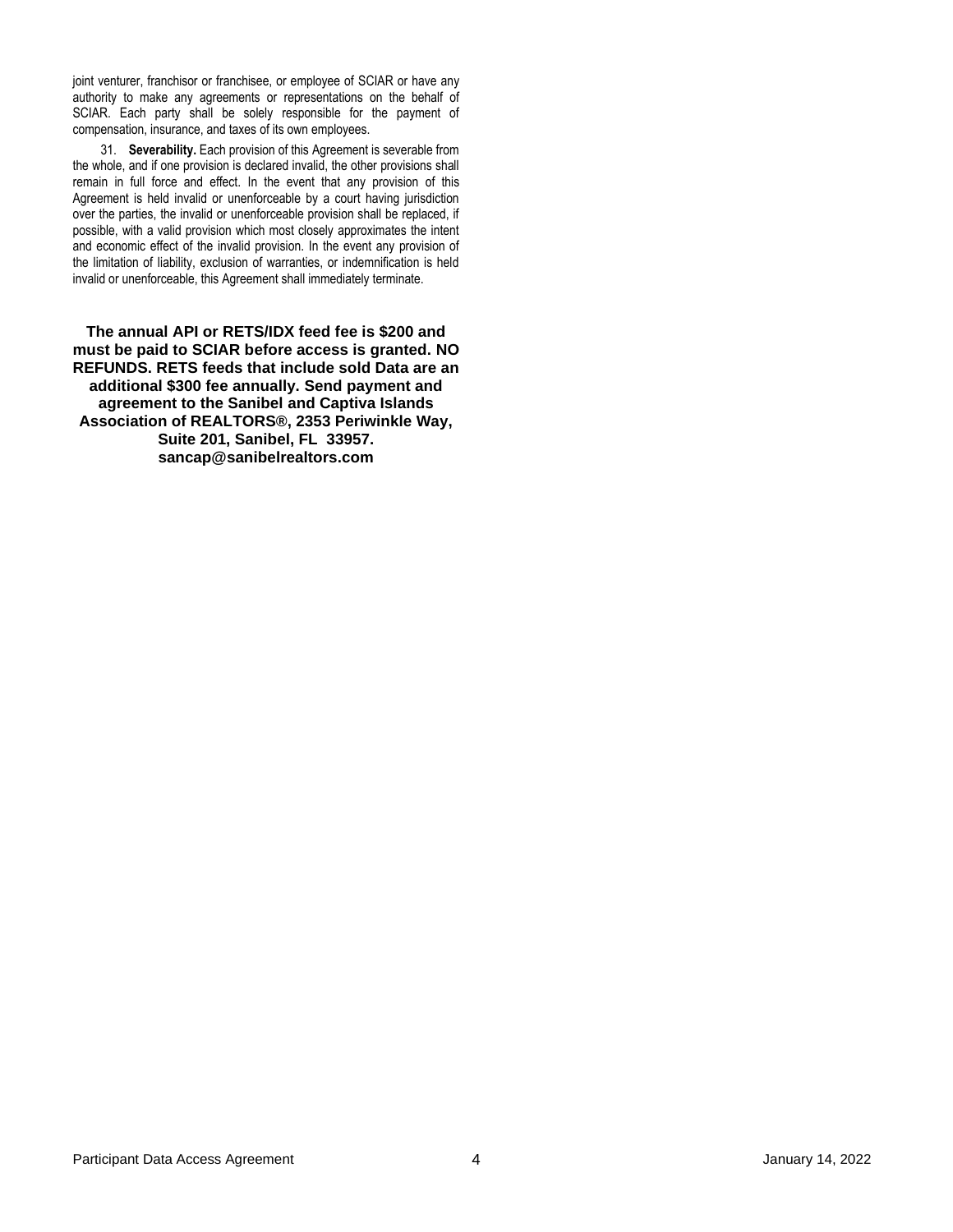Under this Agreement, **FIRM AND AGENT PARTY ARE PERMITTED TO WORK ONLY WITH THE CONSULTANT NAMED HERE**. If Firm or Agent Party chooses to engage a different consultant or additional consultants, Firm must enter into a new version of this Agreement with SCIAR and each such consultant. Under this Agreement, **CONSULTANT IS PERMITTED TO WORK ONLY WITH THE FIRM AND AGENT PARTY NAMED HERE**. Consultant may not use data obtained under this Agreement to provide any services to Participants other than Firm, or with Agents affiliated with Firm except the Agent Party. Consultant must enter into a new version of this Agreement with SCIAR and each additional Participant or amend this Agreement with SCIAR to add additional Agents affiliated with Firm as Agent Parties.

If Firm or Agent Party will perform its own technical work and there is no Consultant party to this Agreement, Firm should cross out the Consultant signature box. If this Agreement is for services to Firm only, and there is no Agent Party, Firm should cross out the Agent Party signature box.

### This Agreement is for the following uses (check all that apply):  $\Box$  **IDX**  $\Box$  **VOW**  $\Box$  **Firm Internal Use**  $\Box$  **Firm AVM**

| Type of Feed Requested: |            |
|-------------------------|------------|
| $\square$ RETS.         | $\Box$ API |

### **This Agreement includes the following data (check all that apply): Sold Data**

| <b>SCIAR:</b> Sanibel & Captiva Islands Association of<br>REALTORS <sup>®</sup> , Inc. | <b>CONSULTANT</b>                                                   |  |  |
|----------------------------------------------------------------------------------------|---------------------------------------------------------------------|--|--|
| Signature                                                                              | Consultant name                                                     |  |  |
| Name                                                                                   | Signature of owner or officer<br>Name of owner or officer           |  |  |
|                                                                                        |                                                                     |  |  |
| (effective date of this Agreement)                                                     | Contact for notices and operations matters                          |  |  |
| <b>Contact for notices and operations matters</b>                                      |                                                                     |  |  |
|                                                                                        |                                                                     |  |  |
|                                                                                        |                                                                     |  |  |
| <b>FIRM</b>                                                                            | <b>AGENT PARTY</b>                                                  |  |  |
| (If more than one will be used, specify each in Exhibit A.)                            | (If there is more than one, have each named and sign on Exhibit A.) |  |  |
| Firm name                                                                              | Agent Party name                                                    |  |  |
| Signature of owner or officer                                                          | Signature of Agent Party                                            |  |  |
| Name of owner or officer                                                               |                                                                     |  |  |
| <b>Contact for notices and operations matters</b>                                      | <b>Contact for notices and operations matters</b>                   |  |  |
|                                                                                        |                                                                     |  |  |
|                                                                                        |                                                                     |  |  |
|                                                                                        |                                                                     |  |  |
| Second or Third Level Domain or Mobile<br>Application:                                 | Second or Third Level Domain or Mobile<br>Application:              |  |  |
| $\Box$ IDX $\Box$ VOW $\Box$ Firm AVM                                                  | $\Box$ IDX $\Box$ VOW $\Box$ Firm AVM                               |  |  |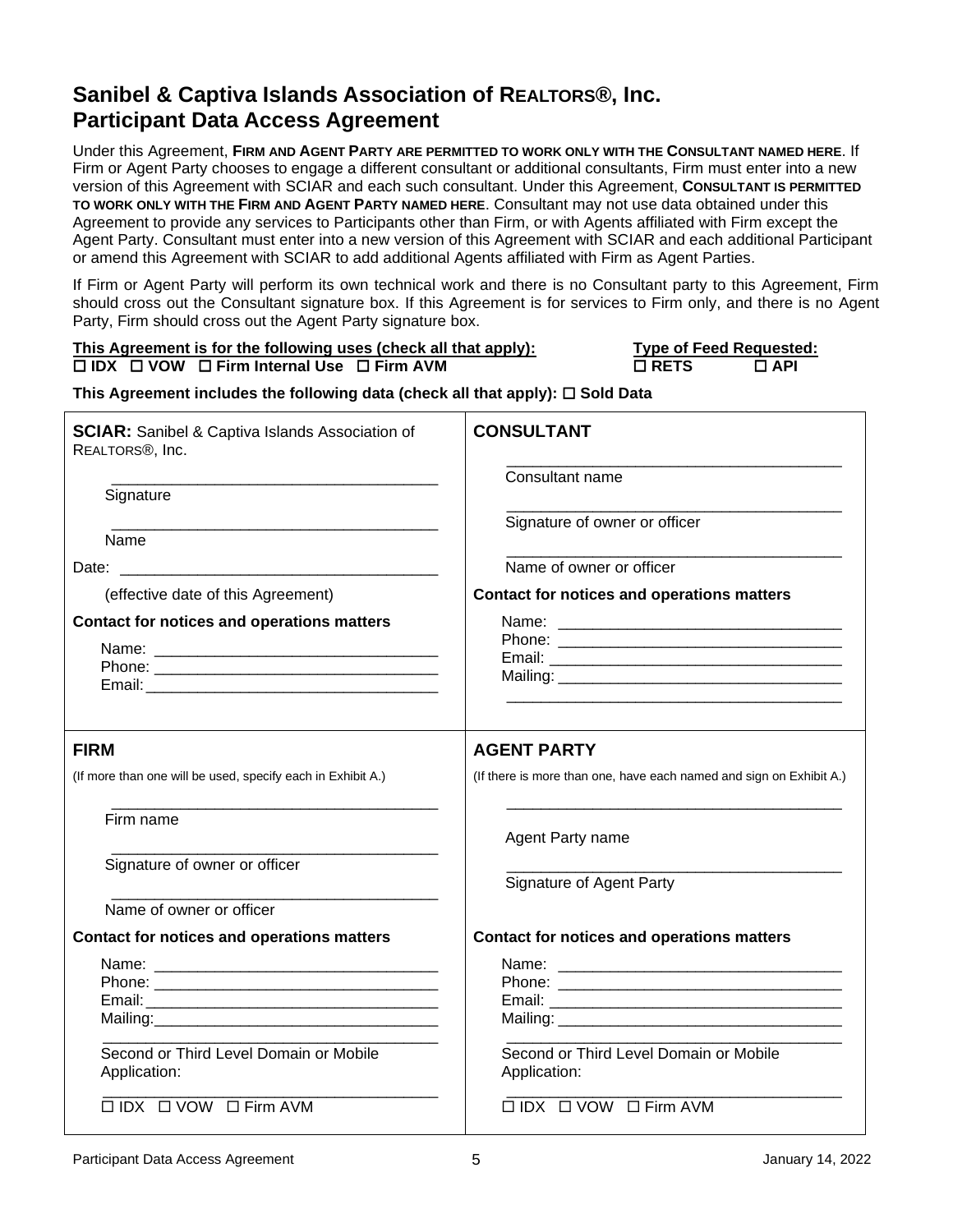### **Exhibit A – Additional Requirements**

1. **Additional Domains and Mobile Applications**. In addition to the Second and Third Level Domains specified on the signature page Firm, Agent Party, and Consultant may display SCIAR Data subject to the terms of this Agreement at the following Second and Third Level Domains and Mobile Applications (attach additional pages if necessary):

|  | $\Box$ IDX $\Box$ VOW $\Box$ Firm AVM |
|--|---------------------------------------|
|  | $\Box$ IDX $\Box$ VOW $\Box$ Firm AVM |
|  | $\Box$ IDX $\Box$ VOW $\Box$ Firm AVM |
|  | $\Box$ IDX $\Box$ VOW $\Box$ Firm AVM |
|  | $\Box$ IDX $\Box$ VOW $\Box$ Firm AVM |
|  | $\Box$ IDX $\Box$ VOW $\Box$ Firm AVM |
|  |                                       |

2. **Additional Agent Parties**: If there are two or more Agent Parties, each Agent Party after the first is identified by name here, and each must sign this Agreement. Each Agent Party listed here consents to SCIAR making communications and notices under this Agreement to Firm only. (Attached additional pages if necessary.)

| Name | Signature |
|------|-----------|
| Name | Signature |
| Name | Signature |
| Name | Signature |
| Name | Signature |
| Name | Signature |
| Name | Signature |